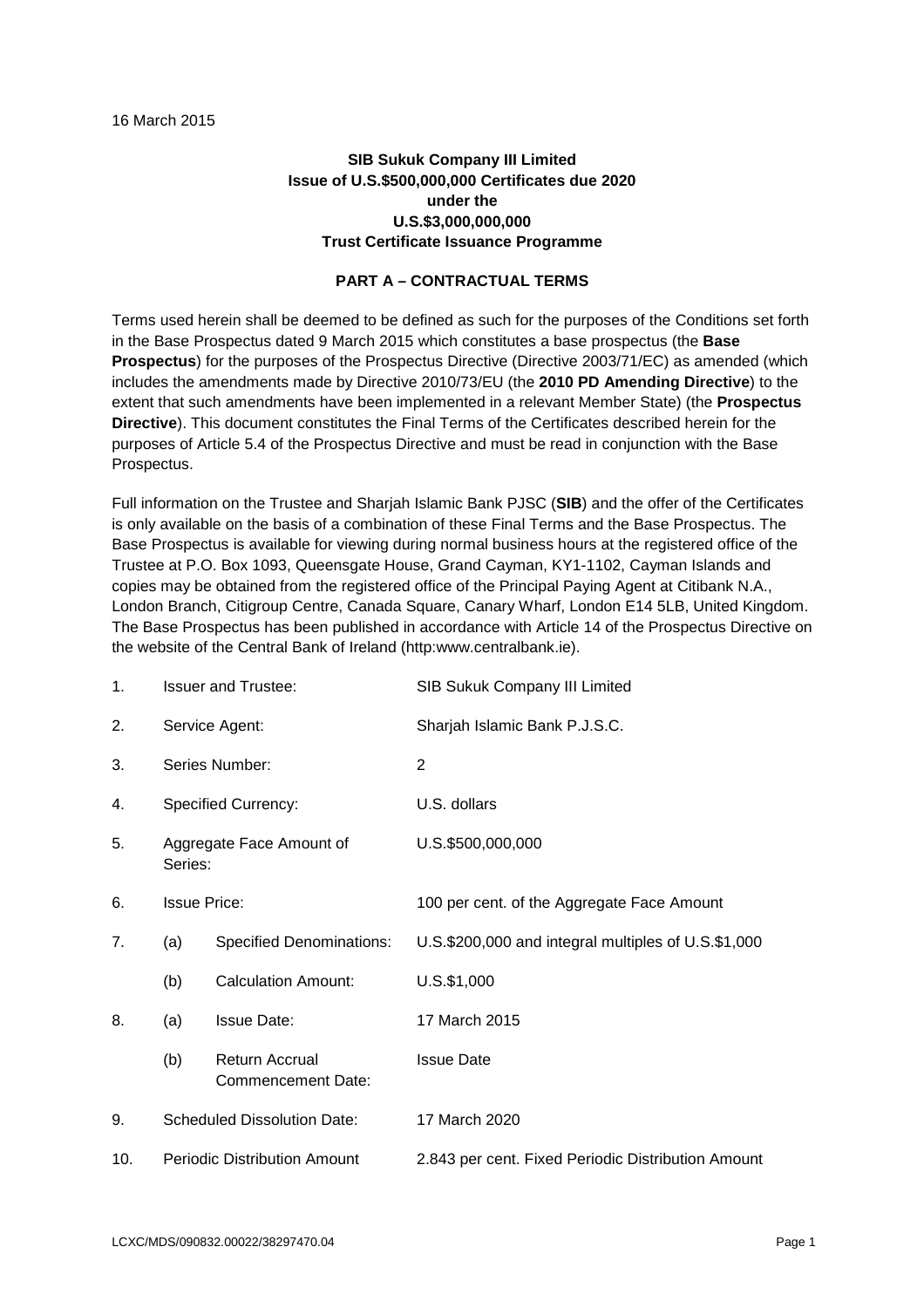Basis:

| 11. | <b>Dissolution Basis:</b>                                     | Dissolution at par                                                                  |
|-----|---------------------------------------------------------------|-------------------------------------------------------------------------------------|
| 12. | Change of Periodic Distribution<br>Basis:                     | Not Applicable                                                                      |
| 13. | Put/Call Options:                                             | Not Applicable                                                                      |
| 14. | Status:                                                       | Unsubordinated                                                                      |
| 15. | Method of distribution:                                       | Syndicated                                                                          |
| 16. | Date of Board Approval for issue<br>of Certificates obtained: | 12 March 2015 in the case of the Trustee<br>10 February 2015 in the case of the SIB |

## **PROVISIONS RELATING TO PERIODIC DISTRIBUTIONS PAYABLE**

| 17. | <b>Fixed Periodic Distribution</b><br>Provisions:    |                                      | Applicable                                                                                   |
|-----|------------------------------------------------------|--------------------------------------|----------------------------------------------------------------------------------------------|
|     | (a)                                                  | Rate:                                | 2.843 per cent. per annum payable semi annually in<br>arrear                                 |
|     | (b)                                                  | Periodic Distribution<br>$Date(s)$ : | 17 September and 17 March in each year up to and<br>including the Scheduled Dissolution Date |
|     | (c)                                                  | Fixed Amount(s):                     | U.S.\$14.22 per Calculation Amount                                                           |
|     | (d)                                                  | Broken Amount(s):                    | Not Applicable                                                                               |
|     | (e)                                                  | Day Count Fraction:                  | 30/360                                                                                       |
|     | (f)                                                  | Determination Date(s):               | Not Applicable                                                                               |
| 18. | <b>Floating Periodic Distribution</b><br>Provisions: |                                      | Not Applicable                                                                               |

#### **PROVISIONS RELATING TO DISSOLUTION**

| 19. | <b>Optional Dissolution (Call):</b>             | Not Applicable                     |
|-----|-------------------------------------------------|------------------------------------|
| 20. | Certificateholder Put Option:                   | Not Applicable                     |
| 21. | Final Dissolution Amount:                       | U.S.\$1,000 per Calculation Amount |
| 22. | Early Dissolution Amount (Tax):                 | <b>Final Dissolution Amount</b>    |
| 23. | Dissolution Amount pursuant to<br>Condition 14: | <b>Final Dissolution Amount</b>    |

# **GENERAL PROVISIONS APPLICABLE TO THE CERTIFICATES**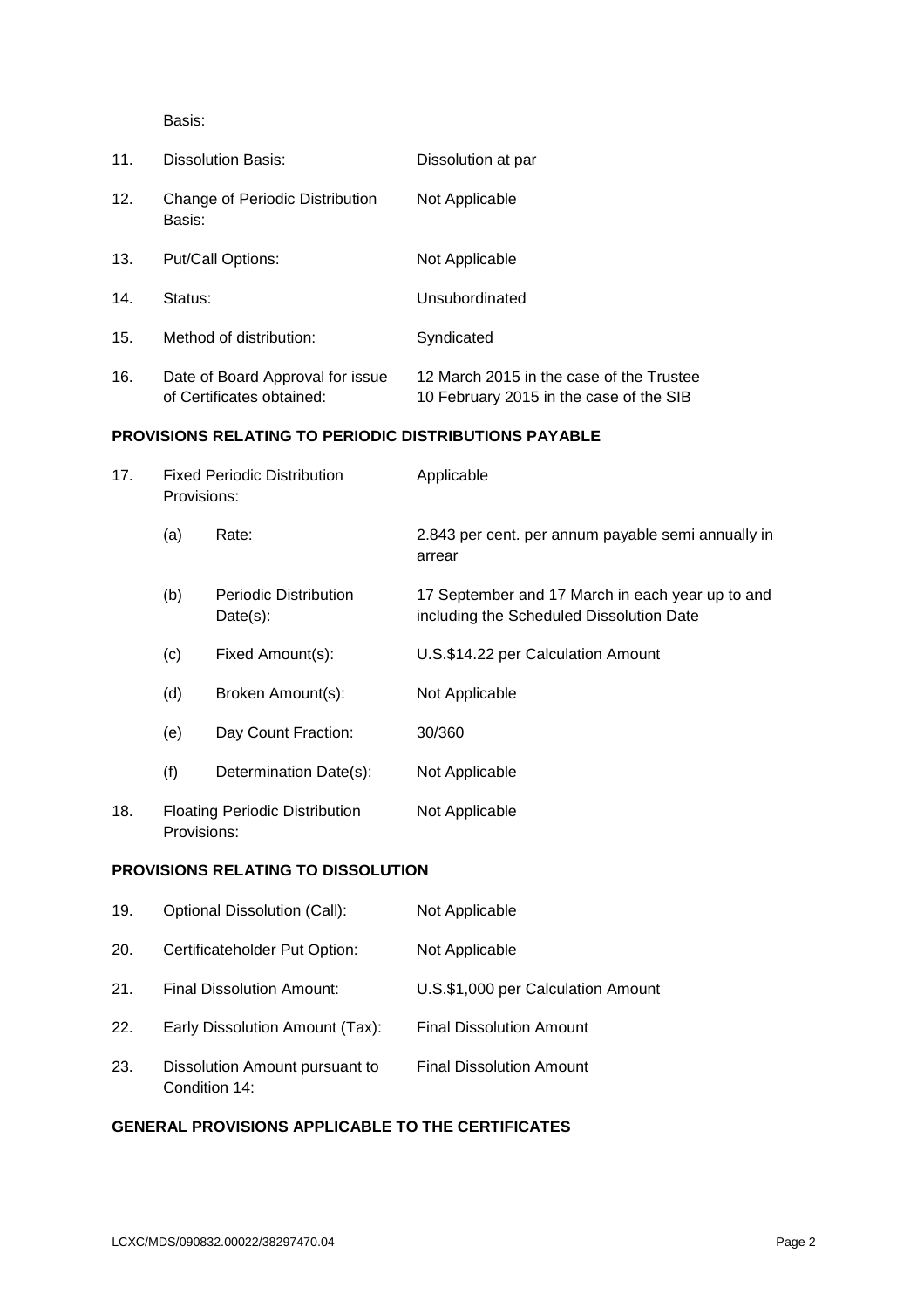| 24. |                                           | Form of Certificates:                     | <b>Registered Certificates</b>                                                                                                                        |
|-----|-------------------------------------------|-------------------------------------------|-------------------------------------------------------------------------------------------------------------------------------------------------------|
|     |                                           |                                           | Global Certificate exchangeable for Certificates in<br>definitive registered form in the limited circumstances<br>specified in the Global Certificate |
| 25. |                                           | <b>Additional Financial Centres:</b>      | Not applicable                                                                                                                                        |
|     | PROVISIONS IN RESPECT OF THE TRUST ASSETS |                                           |                                                                                                                                                       |
| 26. | Assets on the Issue Date:                 |                                           | The Initial Portfolio as scheduled to the Supplemental<br>Purchase Contract specified below.                                                          |
| 27. | Trust Assets:                             |                                           | Condition 4.1 applies                                                                                                                                 |
|     | (i)                                       | Details of Transaction<br>Account:        | SIB Sukuk Company III Limited Transaction Account No:<br>17806221 with Citibank, N.A. London Branch for Series<br>No.2                                |
|     | (ii)                                      | Currency:                                 | U.S. dollars                                                                                                                                          |
| 28. | Information:                              | <b>Other Transaction Document</b>         |                                                                                                                                                       |
|     | (a)                                       | Supplemental Trust Deed:                  | Supplemental Trust Deed dated 17 March 2015 between<br>SIB Sukuk Company III Limited, SIB and the Delegate                                            |
|     | (b)                                       | <b>Supplemental Purchase</b><br>Contract: | Supplemental Purchase Contract dated 17 March 2015<br>between SIB Sukuk Company III Limited (as Purchaser)<br>and SIB (as Seller)                     |

# **RESPONSIBILITY**

The Trustee and SIB accepts responsibility for the information contained in these Final Terms.

Signed on behalf of

## SIB SUKUK COMPANY III LIMITED

By  $\frac{1}{\sqrt{2}}$ 

Duly authorised

Signed on behalf of

## SHARJAH ISLAMIC BANK PJSC

Duly authorised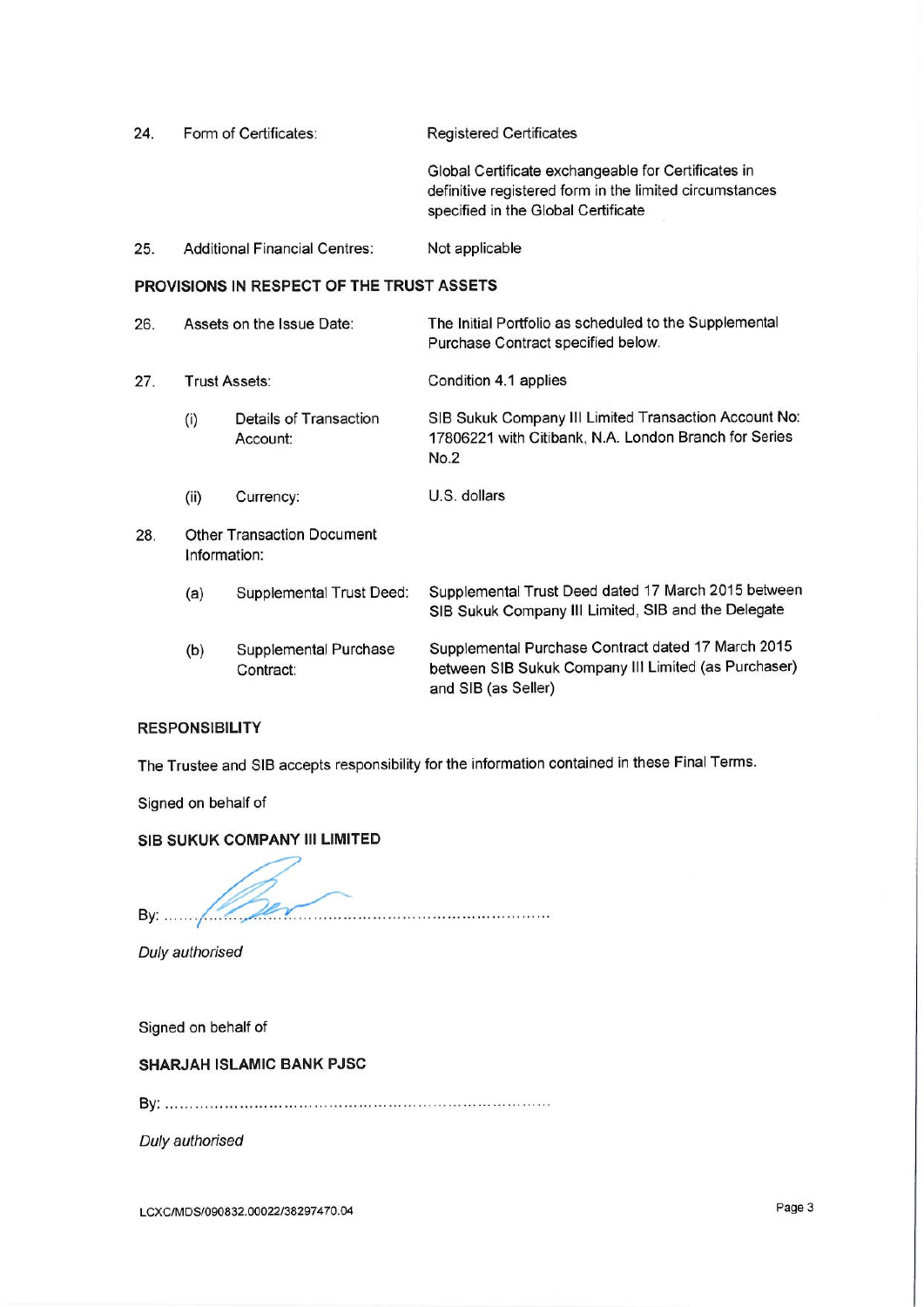| 24.                                              |                           | Form of Certificates:                | <b>Registered Certificates</b>                                                                                                                        |
|--------------------------------------------------|---------------------------|--------------------------------------|-------------------------------------------------------------------------------------------------------------------------------------------------------|
|                                                  |                           |                                      | Global Certificate exchangeable for Certificates in<br>definitive registered form in the limited circumstances<br>specified in the Global Certificate |
| 25.                                              |                           | <b>Additional Financial Centres:</b> | Not applicable                                                                                                                                        |
| <b>PROVISIONS IN RESPECT OF THE TRUST ASSETS</b> |                           |                                      |                                                                                                                                                       |
| 26.                                              | Assets on the Issue Date: |                                      | The Initial Portfolio as scheduled to the Supplemental<br>Purchase Contract specified below.                                                          |
| 27.                                              | <b>Trust Assets:</b>      |                                      | Condition 4.1 applies                                                                                                                                 |
|                                                  | (i)                       | Details of Transaction<br>Account:   | SIB Sukuk Company III Limited Transaction Account No:<br>17806221 with Citibank, N.A. London Branch for Series<br>No.2                                |
|                                                  | (ii)                      | Currency:                            | U.S. dollars                                                                                                                                          |
| 28.                                              | Information:              | <b>Other Transaction Document</b>    |                                                                                                                                                       |
|                                                  | (a)                       | <b>Supplemental Trust Deed:</b>      | Supplemental Trust Deed dated 17 March 2015 between<br>SIB Sukuk Company III Limited, SIB and the Delegate                                            |
|                                                  | (b)                       | Supplemental Purchase<br>Contract:   | Supplemental Purchase Contract dated 17 March 2015<br>between SIB Sukuk Company III Limited (as Purchaser)<br>and SIB (as Seller)                     |

#### **RESPONSIBILITY**

The Trustee and SIB accepts responsibility for the information contained in these Final Terms.

, , , , , , , , , , , , , , , , , , , ,

Signed on behalf of

SIB SUKUK COMPANY III LIMITED

Duly authorised

Signed on behalf of

**SHARJAH ISLAMIC BANK PJSC** 

By: Matammer ABDULLA.

Duly authorised

LCXC/MDS/090832.00022/38297470.04

Page 3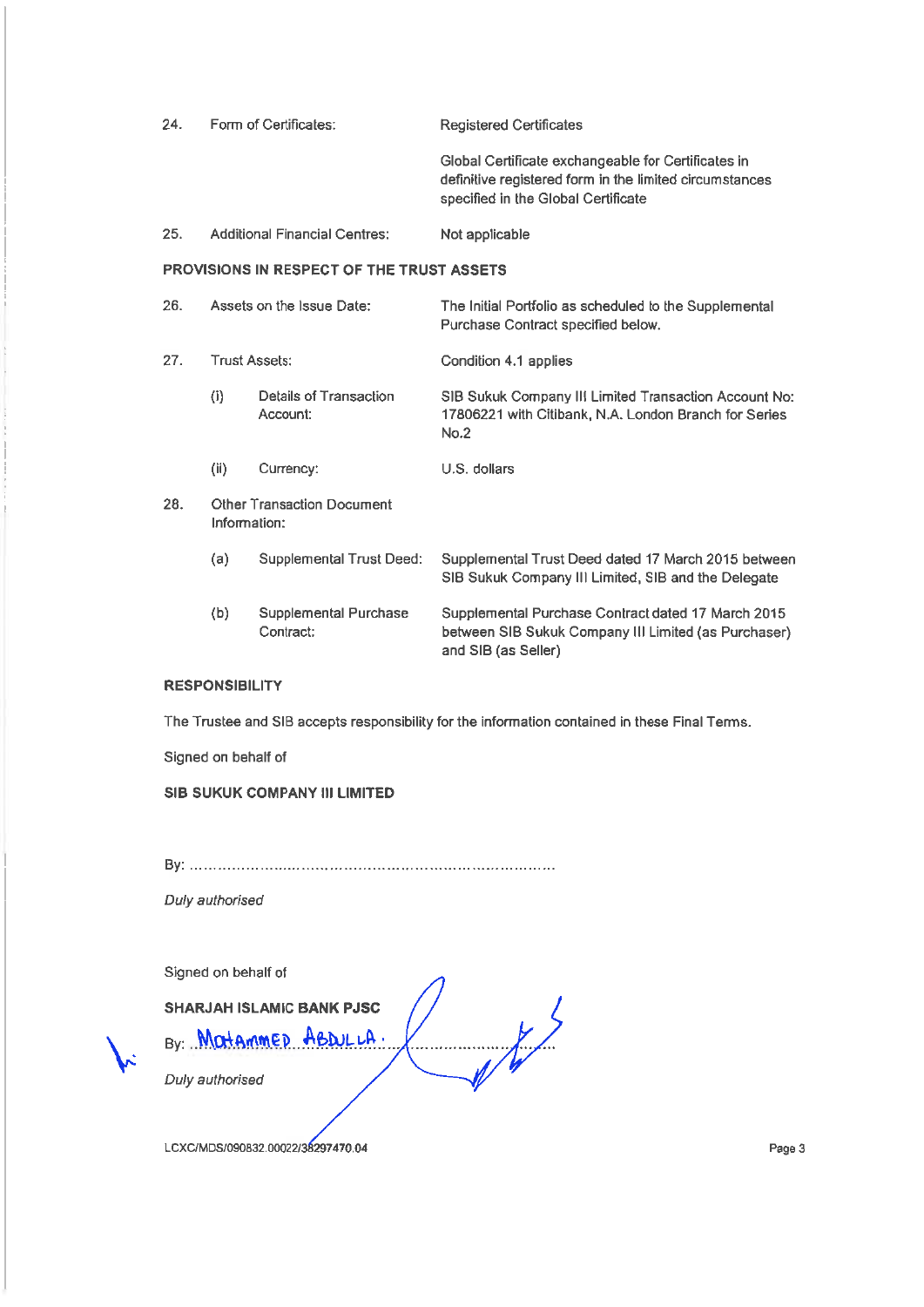#### **PART B – OTHER INFORMATION**

## **1. LISTING AND ADMISSION TO TRADING**

| (i)  | Listing and admission to trading:                              | Application has been made by the Issuer and<br>Trustee (or on its behalf) for the Certificates to be<br>admitted to trading on the regulated market of the<br>Irish Stock Exchange with effect from 17 March<br>2015.                                                                                                                 |
|------|----------------------------------------------------------------|---------------------------------------------------------------------------------------------------------------------------------------------------------------------------------------------------------------------------------------------------------------------------------------------------------------------------------------|
|      |                                                                | Application is expected to be made by the Issuer<br>and Trustee (or on its behalf) to the Dubai Financial<br>Services Authority (DFSA) for the Certificates to be<br>admitted to the official list of securities maintained<br>by the DFSA and to NASDAQ Dubai for such<br>Certificates to be admitted to trading in NASDAQ<br>Dubai. |
| (ii) | Estimate of total expenses<br>related to admission to trading: | U.S.\$5,000                                                                                                                                                                                                                                                                                                                           |

## **2. RATINGS**

Ratings: Moody's Investors Service Cyprus Ltd (**Moody's**): A3

Moody's is established in the European Union and is registered under Regulation (EC) No. 1060/2009 (as amended) (the **CRA Regulation**).

# **3. INTERESTS OF NATURAL AND LEGAL PERSONS INVOLVED IN THE ISSUE**

Save for any fees payable to the Managers, so far as each of the Trustee and SIB is aware, no person involved in the issue of the Certificates has an interest material to the offer.

The Managers and their affiliates have engaged, and may in the future engage, in investment banking and/or commercial banking transactions with, and may perform other services for, SIB and its affiliates in the ordinary course of its business for which they may receive fees.

## **4. PROFIT OR RETURN** (*Fixed Periodic Distribution Certificates only*)

Indication of profit or return: 2.843 per cent.

The profit or return is calculated at the Issue Date on the basis of the Issue Price. It is not an indication of future profit or return.

## **5. OPERATIONAL INFORMATION**

- (i) ISIN Code: XS1202089428
- (ii) Common Code: 120208942